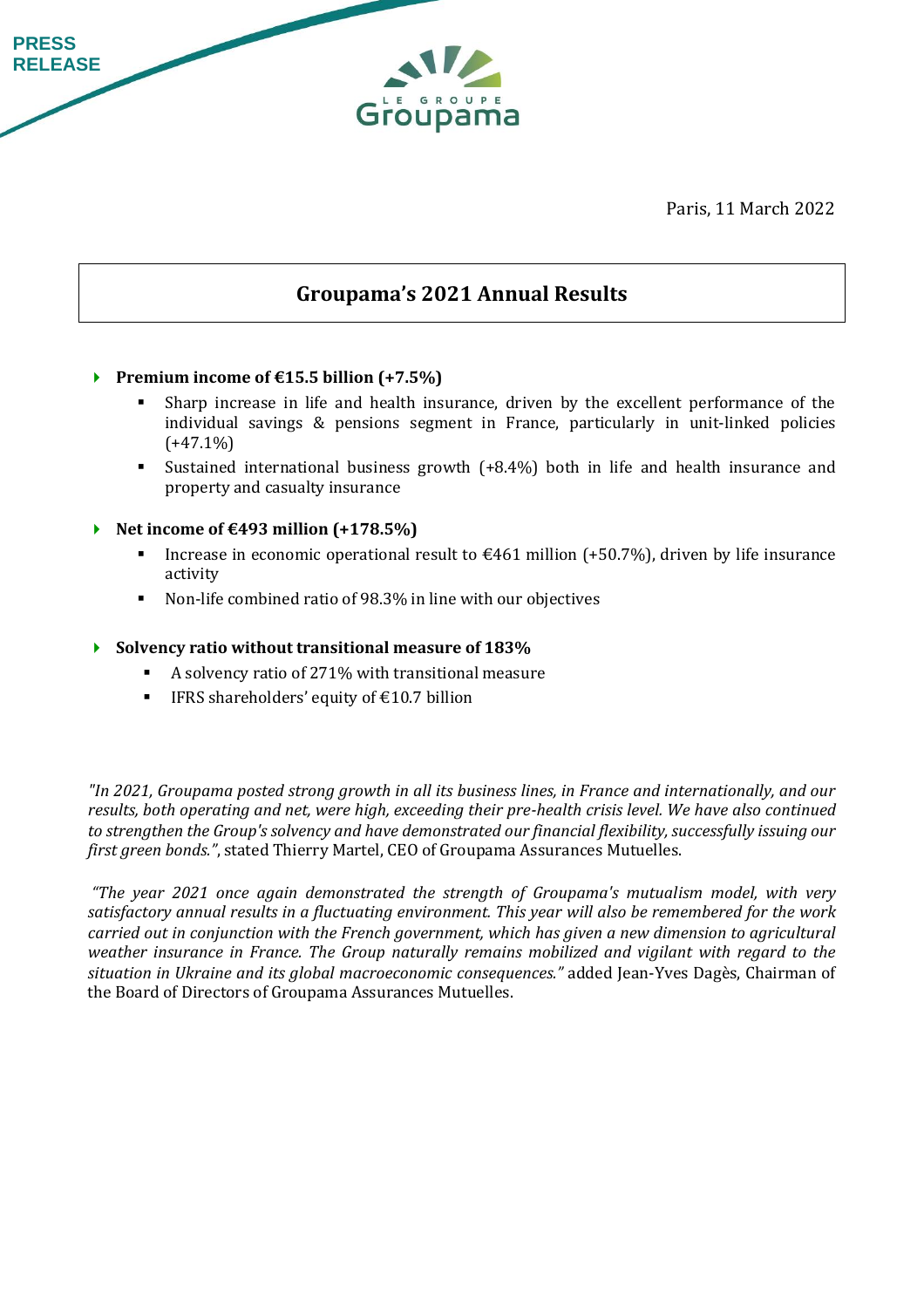Paris, 11 March 2022 – The Board of Directors of Groupama Assurances Mutuelles met on 10 March 2022, under the chairmanship of Jean-Yves Dagès, and approved the Group's combined financial statements for fiscal year 2021.

## **Business**

**PRESS RELEASE**

> At 31 December 2021, Groupama's combined premium income stood at €15.5 billion, up sharply (+7.5%) from 31 December 2020.

> Business was up for life and health insurance (+10.6%), where the Group generated  $\epsilon$ 7.8 billion in premium income at 31 December 2021, as well as for property and casualty insurance (+4.0%), with premium income of €7.5 billion.

| in millions of euros            | 31/12/2021 | Like-for-like<br>change $(\%)$ |
|---------------------------------|------------|--------------------------------|
| Property and casualty insurance | 7,483      | $+4.0\%$                       |
| Life and health insurance       | 7,755      | $+10.6%$                       |
| <b>Financial businesses</b>     | 240        | $+26.9%$                       |
| <b>GROUP TOTAL</b>              | 15,477     | $+7.5%$                        |

*Groupama's combined premium income at 31 December 2021*

### **In France**

Insurance premium income in France at 31 December 2021 amounted to €12.9 billion, up +7.1% compared with 31 December 2020.

In property and casualty insurance, premium income totalled €5.8 billion at 31 December 2021, up +2.6% compared with 2020. The retail and professional insurance business was up +1.7% to €3.4 billion. That increase was driven by growth in motor insurance  $(+1.7\%$  to €1.6 billion), professional risks (+4.2% to  $\epsilon$ 443 million) and home insurance (+0.5% to  $\epsilon$ 1.1 billion). Insurance for businesses and local authorities ( $\epsilon$ 1.0 billion) was up +7.3%, driven by the good performance of the fleet segment (+3.8%) and the business and local authorities casualty segment (+10.9%). The growth in the agricultural insurance lines (+2.5%) is mainly explained by the effect of premium reductions granted in 2020 in connection with the health crisis.

In life and health insurance, premium income increased sharply  $(+11.1\%)$  to  $\epsilon$ 7.0 billion. The Group's life and capitalisation premium income in France increased +20.4%. This change is mainly linked to growth in individual savings activity (+36.9%), particularly in unit-linked policies (+32%), as well as individual pension-savings activity which benefited from the success of the PERIN product, with +85.7% growth for unit-linked policies. Including arbitrage operations (euro to unit-linked funds), Fourgous transfers and unit-linked net inflows, the rate of actuarial reserves in unit-linked individual savings is 31.9% compared with 28.8% at 31 December 2020.

Health and personal injury premium income at 31 December 2021 was up +3.6% from the previous period due to increases in health insurance (+2.7%) and group inward reinsurance  $(+13.0\%)$ .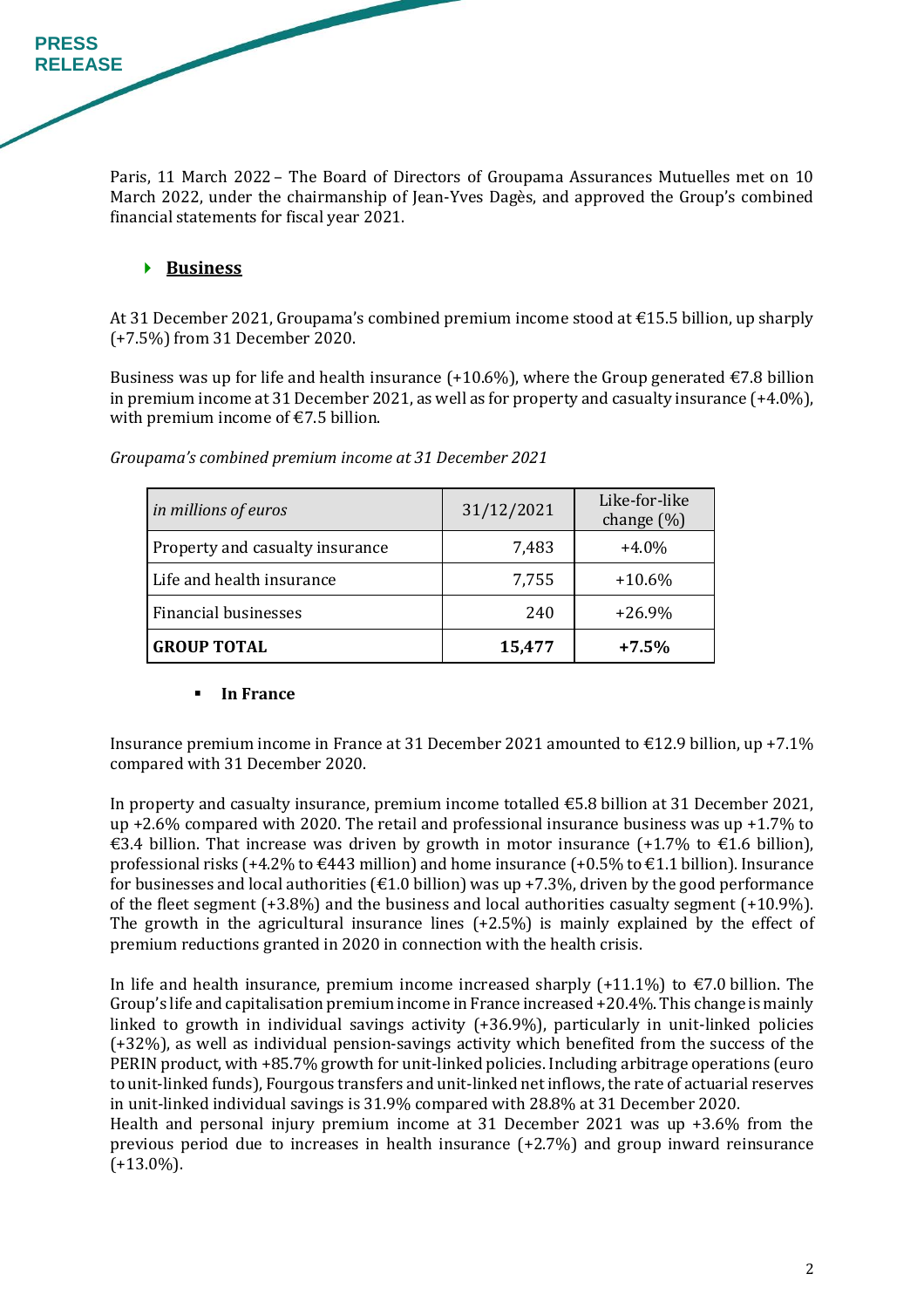### ▪ **International**

At 31 December 2021, business reached  $\epsilon$ 2.4 billion, up +8.4% on a like-for-like basis and with constant exchange rates compared with 31 December 2020.

Property and casualty insurance premium income totalled €1.6 billion at 31 December 2021, a +9.4% increase from the previous period. This strong growth is driven by the motor insurance segment (+10.1%) which is growing in most countries, particularly Romania where it has benefited from the failure of a major competitor. The strong performance of the business and local authority protection segment  $(+14.7%)$  is also worth noting, particularly in Italy, Turkey, Hungary and Romania.

In life and health insurance, premium income is up +6.1% to  $\epsilon$ 736 million. Individual life and health insurance increased by +4.9% thanks to the growth in individual savings/retirement (+2.8%), mainly in Hungary. Group life and health insurance was up +14.3%, supported by the growth in the group retirement (+12.0%) and group health (+21.3%) segments, particularly in Greece and Romania.

### ▪ **Financial businesses**

The Group's premium income was  $\epsilon$ 240 million, including  $\epsilon$ 233 million from Groupama Asset Management and €6 million from Groupama Epargne Salariale.

Groupama Asset Management's assets under management amounted to €117.2 billion at 31 December 2021, of which 28.4% on behalf of third-party customers.

## **Results**

The Group's economic operating income totalled  $\epsilon$ 461 million at 31 December 2021 compared with €306 million at 31 December 2020.

It includes  $\epsilon$ 467 million in economic operating income from insurance in 2021, up  $\epsilon$ 119 million from 2020.

In life and health insurance, economic operating income was €319 million in 2021 compared with €206 million in 2020. This change is mainly due to activity in France which, on the one hand, recorded a sharp increase in its underwriting income this year, particularly in retirement savings and which, on the other, had been severely affected in terms of group insurance in 2020 as a result of the health crisis.

In property and casualty insurance, net economic operating income increased slightly to stand at +€148 million compared with +€142 million as at 31 December 2020. The non-life combined ratio was 98.3% in 2021, vs 98.7% in 2020. The year 2021 in France was marked by a high climatic loss experience in the first half of the year (frost on harvests at the start of April, thunderstorms and flooding from 16 to 29 June) although by a lower weight for other perils (drought, storm) than in previous years. The cost of severe claims is lower than in financial year 2020, which included operating losses for administrative closures linked to the pandemic.

Operating expenses are under control, with a ratio of 27.8%, stable compared with 2020.

The economic operating income from financial businesses amounted to  $+\epsilon$ 62 million, and the Group's holding business posted an economic operating loss of -€68 million at 31 December 2021.

The reconciliation of economic operating income to net income includes non-recurring items of +€32 million at 31 December 2021 versus –€129 million at 31 December 2020. This change is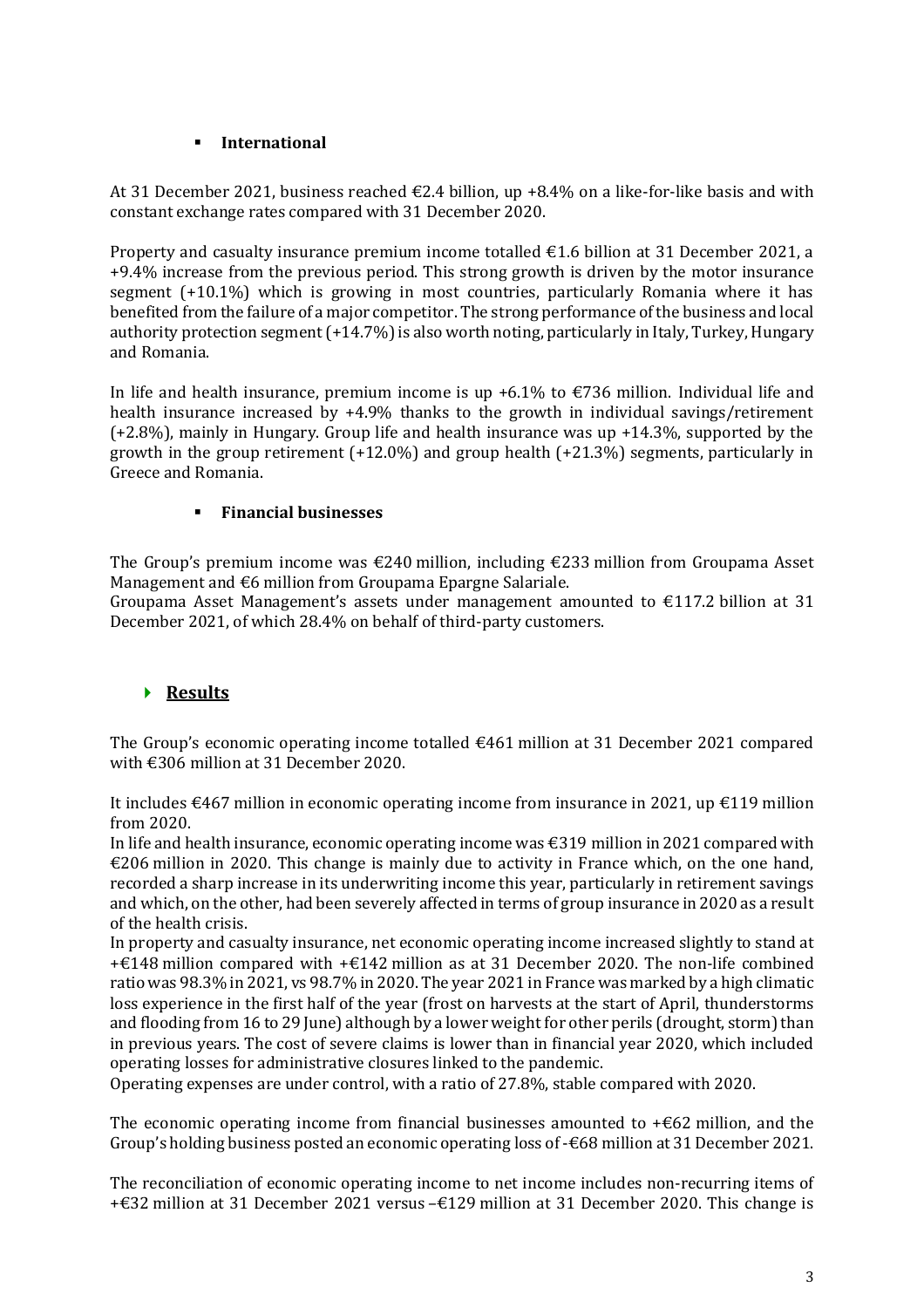mainly due, firstly, to the increase in the non-recurring financial margin  $(+642 \text{ million})$  linked to the increase in realised capital gains, as well as to changes in the fair value of assets and, secondly, the absence of impairment of goodwill in 2021.

The Group's overall net income totalled  $\epsilon$ 493 million at 31 December 2021 compared with  $\epsilon$ 177 million at 31 December 2020.

## **▶ Balance sheet**

The Group's IFRS shareholders' equity totalled  $\epsilon$ 10.7 billion at 31 December 2021. This figure includes for €638 million the mutual certificates issued by Groupama since the end of 2015.

Subordinated debt classified as financing debt reached  $\epsilon$ 2.132 million in 2021, including the first issue of subordinated green bonds by the Group in July 2021 for a total amount of  $\epsilon$ 500 million.

Insurance investments amounted to €91.7 billion in 2021 compared with €92.4 billion in 2020. The Group's unrealised capital gains were  $\epsilon$ 9.9 billion at 31 December 2021, including €6.0 billion from the bond portfolio, €1.6 billion from the equity portfolio, and €2.3 billion from property assets.

At 31 December 2021, the Solvency 2 ratio, without a transitional measure on underwriting reserves, was 183%. The 31 points increase in the coverage rate compared with the end of 2020 is mainly due to the 2021 results, the issue of subordinated green bonds and changes in financial market conditions. The ratio with the transitional measure on underwriting reserves, authorised by the ACPR (French insurance and banking regulator), was 271%.

The Group's financial strength was highlighted by Fitch Ratings, which affirmed Groupama's 'A' rating and upgraded the outlook to "Positive" on 21 June 2021.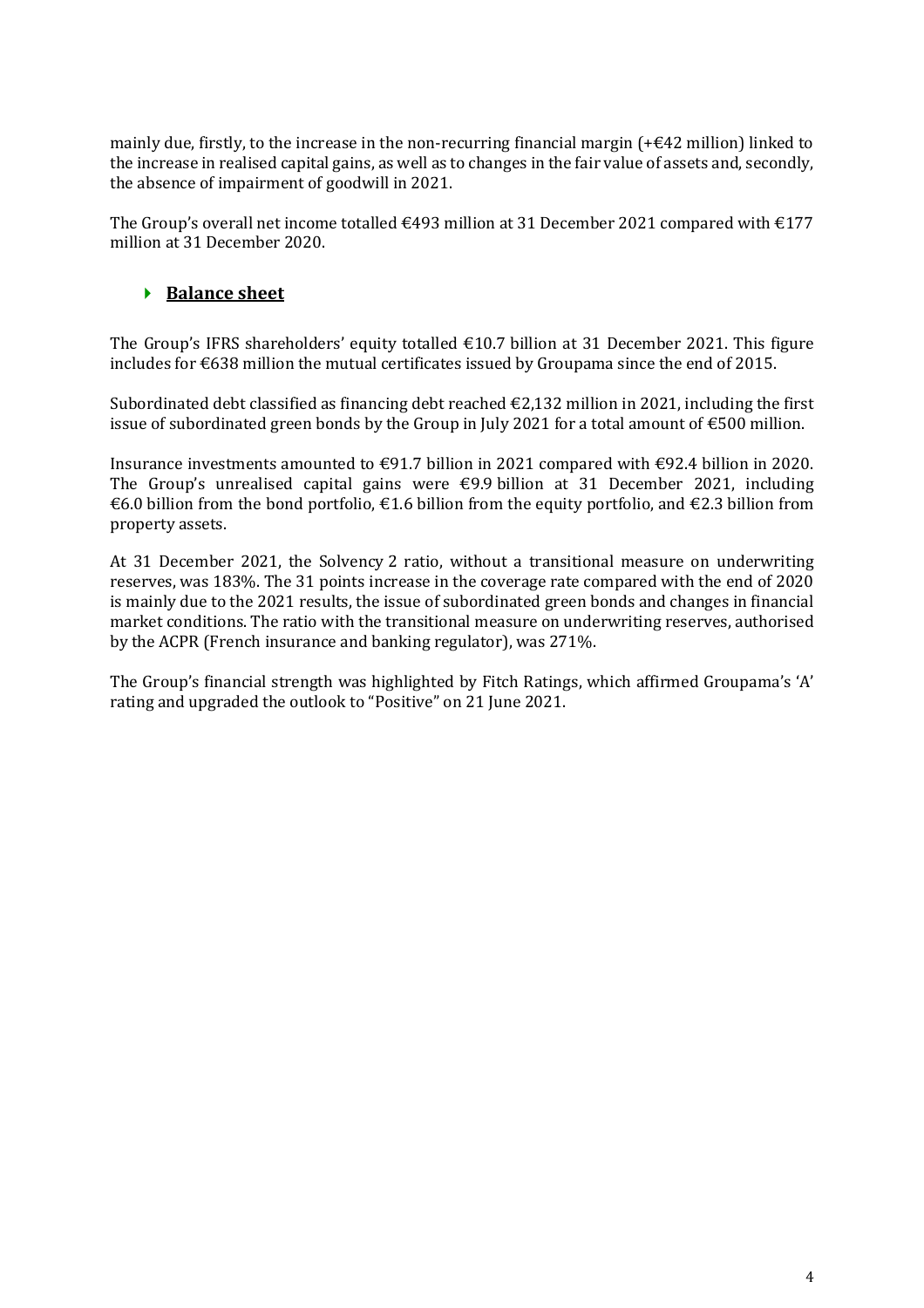#### **Group Communications Department**

| <b>Press contacts:</b>                       |  |  |  |
|----------------------------------------------|--|--|--|
| Safia Bouda - + 33 (0) 6 02 04 48 63         |  |  |  |
| safia.bouda@groupama.com                     |  |  |  |
| Marie-Laure Renaudie - + 33 (0)6 07 14 25 65 |  |  |  |
| marie-laure.renaudie@groupama.com            |  |  |  |

#### **Press contacts**: **Analyst and investor contacts:**

Yvette Baudron - +33 (0)6 89 30 11 47 [yvette.baudron@groupama.com](mailto:yvette.baudron@groupama.com) Valérie Buffard – +33 (0)6 70 04 12 38 [valerie.buffard@groupama.com](mailto:valerie.buffard@groupama.com)

*Groupama'sfinancial information now covers only the combined financial statements, which include all businesses of the Group (business of the regional mutuals and business of subsidiaries consolidated in Groupama Assurances Mutuelles).*

\* \* \*

*For the financial statements at 31/12/2021, the Group's financial information consists of:*

- *this press release, which is available on the website groupama.com;*
- *the universal registration document of Groupama, which will be filed with the AMF on 28 April 2022 and posted on the www.groupama.com website on 29 April 2022.*

*Get all the latest news about Groupama*

- *on its website: www.groupama.com*
- *and on Twitter: @GroupeGroupama*

### **About Groupama Group**

*For more than 100 years, Groupama Group has based its actions on timeless, humanist values to enable as many people as possible to build their lives in confidence. It relies on humane, caring, optimistic and responsible communities. The Groupama Group, one of the leading mutual insurers in France, carries out its insurance and service business activities in 10 countries. The Group has 12 million members and customers and 31,000 employees throughout the world, with premium income of €15.5 billion. Find all the latest news about Groupama Group on its website (www.groupama.com) and its Twitter account (@GroupeGroupama)*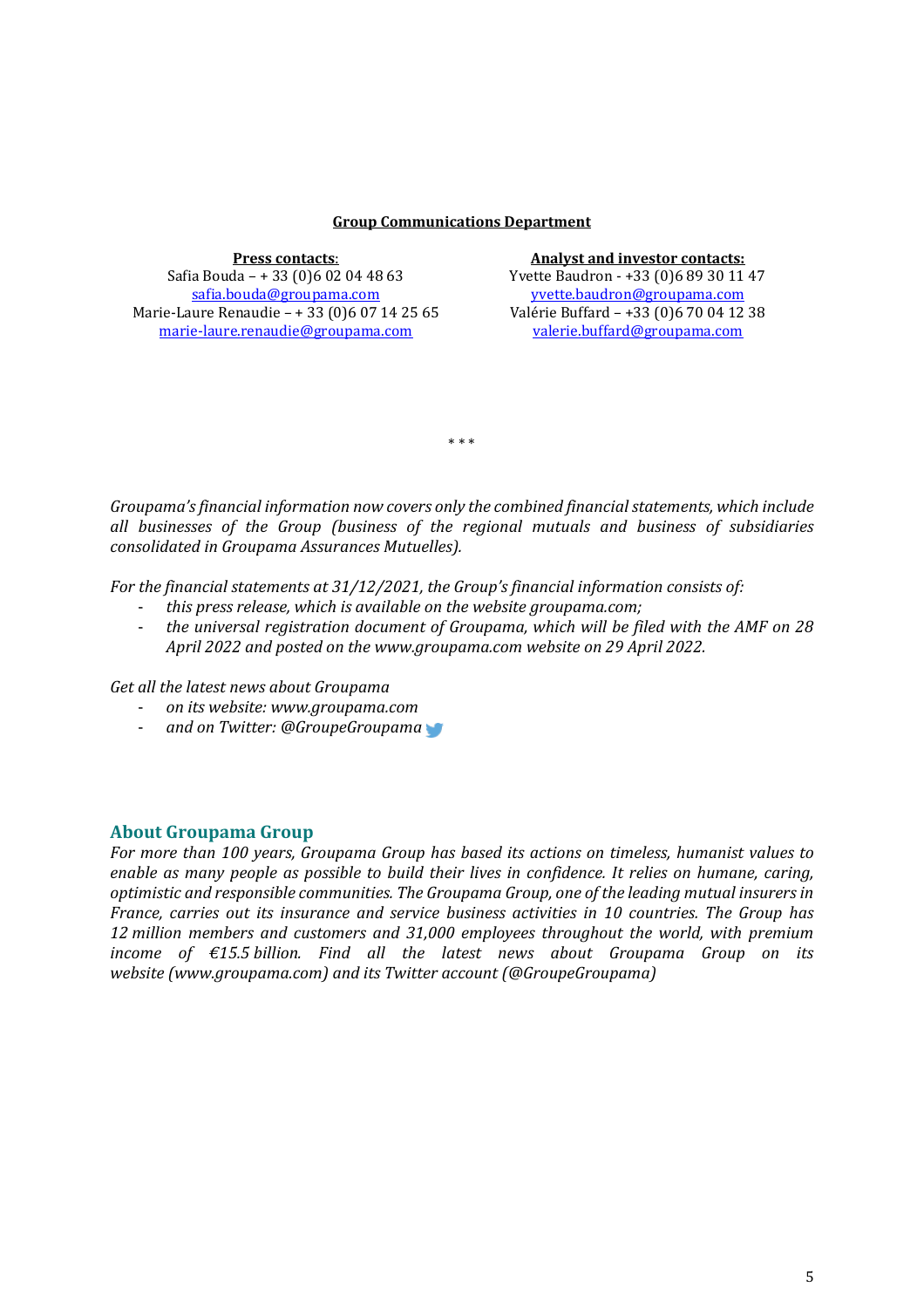# **Appendix – Groupama key figures**

### **A/ Premium income**

|                                 | 2020     |           | 2021     | 2021/2020 |
|---------------------------------|----------|-----------|----------|-----------|
|                                 | Reported | Pro forma | Reported | Change ** |
| $\epsilon$ million              | premium  | premium   | premium  |           |
|                                 | income   | income*   | income   | $as\%$    |
| $>$ FRANCE                      | 12,011   | 12,011    | 12,860   | $+7.1%$   |
| Life and health insurance       | 6,319    | 6,319     | 7,019    | $+11.1%$  |
| Property and casualty insurance | 5,692    | 5,692     | 5,842    | $+2.6%$   |
| > INTERNATIONAL & Overseas      | 2,245    | 2,194     | 2,377    | $+8.4%$   |
| Life and health insurance       | 705      | 693       | 736      | $+6.1\%$  |
| Property and casualty insurance | 1,540    | 1,500     | 1,641    | $+9.4\%$  |
| <b>TOTAL INSURANCE</b>          | 14,256   | 14,205    | 15,237   | $+7.3%$   |
| <b>FINANCIAL BUSINESSES</b>     | 189      | 189       | 240      | $+26.9%$  |
| <b>TOTAL</b>                    | 14.445   | 14.394    | 15.477   | $+7.5%$   |

*\* based on comparable data*

*\*\* change on a like-for-like exchange rate and consolidation basis*

## **B/ Economic operating income\***

| $\epsilon$ million        | 2020 | 2021  | 2021/2020<br>change |
|---------------------------|------|-------|---------------------|
| Insurance - France        | 326  | 426   | $+100$              |
| Insurance - International | 23   | 41    | $+18$               |
| Financial businesses      | 43   | 62    | $+19$               |
| Holding companies         | -86  | $-68$ | $+18$               |
| <b>TOTAL</b>              | 306  | 461   | $+155$              |

*\* Economic operating income: equals net income adjusted for realised capital gains and losses, long-term impairment provision allocations and write-backs, and unrealised capital gains and losses on financial assets recognised at fair value (all such items are net of profit sharing and corporate income tax). Also adjusted are non-recurring items net of corporate income tax, impairment of value of business in force, impairment of goodwill (net of corporate income tax),* and external financing expenses*.*

### **C/ Net income**

| $\epsilon$ million                                                                | 2020   | 2021     | 2021/2020<br>change |
|-----------------------------------------------------------------------------------|--------|----------|---------------------|
| <b>Economic operating income</b>                                                  | 306    | 461      | $+155$              |
| Net realised capital gains*                                                       | 118    | 135      | $+17$               |
| Long-term impairment losses on financial<br>instruments*                          | $-32$  | $-20$    | $+12$               |
| Gains and losses on financial assets and<br>derivatives recognised at fair value* | 45     | 58       | $+13$               |
| Financing expenses                                                                | $-49$  | $-53$    | $-3$                |
| Goodwill impairment                                                               | $-125$ | $\Omega$ | $+125$              |
| Other expenses and income                                                         | $-85$  | -89      | -4                  |
| Net income                                                                        | 177    | 493      | $+315$              |

*\* amounts net of profit sharing and corporate tax*